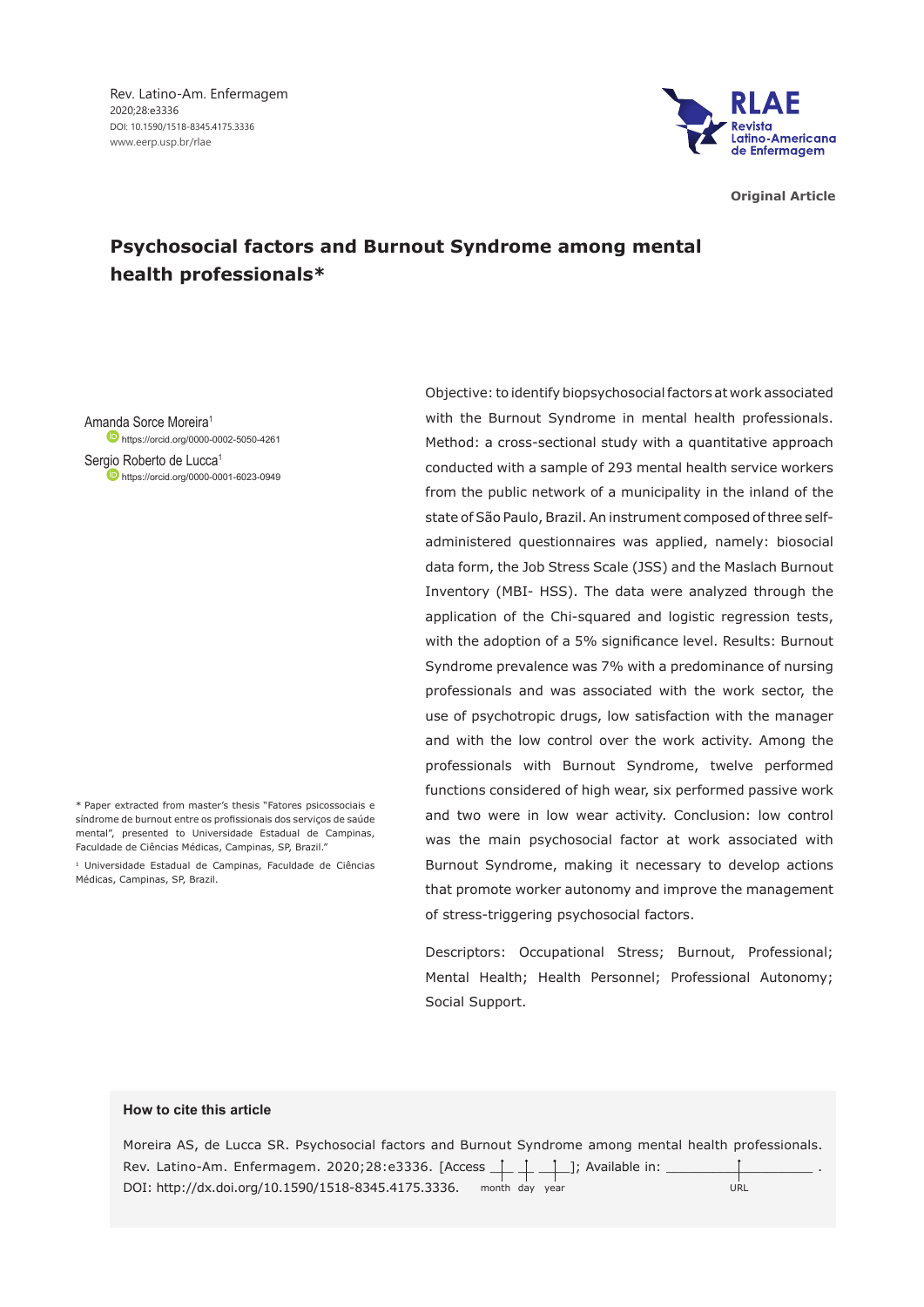## **Introduction**

The inclusion of the Unified Health System (*Sistema Único de Saúde* - SUS - in Portuguese language) principles in the 1988 Constitution broadened perspectives on the Psychiatric Reform movement, resulting in a network of mental health care and assistance capable of offering home care, outpatient and hospital care, Psychosocial Care Centers (*Centros de Atenção Psicossocial*, - CAPS - in Portuguese language) and Home Therapeutic Services (*Serviços Residenciais Terapêuticos* – SRT - in Portuguese language)<sup>(1)</sup>.

The work of the professionals in these services is complex and depends on the articulation of multidisciplinary teams, evolving different knowledge, practices and experiences<sup>(2)</sup>. These workers experience intense and antagonistic feelings, often conflicting, in addition to the high resoluteness charges, work overload and precarious working conditions, which may compromise their health<sup>(3)</sup>.

In this context, chronic exposure to stressors in the work environment has as one of the negative outcomes the Burnout Syndrome (BS). The syndrome mainly affects professionals in services dealing directly with people and results from the interaction between psychosocial factors and individual characteristics(4).

In addition to the peculiarities of mental health work, professionals in these services are more exposed to situations of violence because they deal with patients in acute crisis and who require help and permanent supervision<sup>(5)</sup>.

Psychosocial factors, work-related stress, violence and (moral and/or sexual) harassment are, currently, the greatest challenges in the field of occupational health and safety<sup>(6)</sup>. The Psychosocial factors at work (*Fatores Psicossociais no Trabalho* - FPT- in Portuguese language) arise from the interactions between the worker and the work environment, working conditions and organization, work demands and the degree of autonomy over activities and they can influence health, performance and job satisfaction(7).

Among the instruments for evaluating these factors, it is the Demand-Control-Social Support model, which checks the relationship between psychological demands and the degree of control in work activities with potential for stress and exhaustion(8). This model establishes that work processes with high demands and low control have a greater potential for illness, while social support would play a mediating role in this relationship<sup>(9)</sup>.

Studies on FTPs and BS in mental health service's professionals are still scarce in the literature. Thus, considering the recognized emotional burden and stress

in these services, this study sought to identify the biopsychosocial factors at work associated with BS in mental health professionals.

## **Method**

An epidemiological, cross-sectional, and descriptive study with a quantitative approach conducted with a sample of professionals from a mental health service provided by a public institution, located in Casa Branca, a municipality of the inland of São Paulo, Brazil, in the period from January to February 2019.

The criteria for choosing the institution and sample selection were based on the particular characteristics of the teams regarding the direct and indirect care given to patients with mental disorders, previously, observed by the researchers during the non-participating observation stage in the three work shifts, in order to know and contextualize the work particularities of the respective services.

The institution is a regional reference in mental health care for eleven municipalities, offering longstay admission services with a female, male, and geriatric quarters, outpatient care, and short-term admission through the type III Center for Psychosocial Care (CAPS III), and thirty homes that comprise the Therapeutic Residency Services (*Serviços de Residências Terapêuticas* - SRT - in Portuguese language). All care services are full time and professionals work in three fixed shifts (morning, afternoon and evening), while administrative professionals work from Monday to Friday, from 7:00 a.m. to 2:00 p.m. The institution had 547 professionals, 405 from the care sector and 142 from the administrative sector, including managers.

As inclusion criteria for the survey, all care and administrative professionals, who had been active in the institution for more than six months, were included. Those who were on days off, holidays, away on medical or maternity leave, who were not found after three attempts of contact and those who filled in incompletely the data collection instrument were excluded.

The sampling process was carried out using the convenience non-probabilistic method, resulting in a sample of 293 professionals, since 58 participants did not meet the inclusion criteria, 23 refused to participate in the survey and 173 did not return the instrument.

The data were collected using a self-completion instrument, composed of three questionnaires: the biosocial questionnaire, prepared by the authors and based on relevant studies on the topic<sup>(8,10-11)</sup>, the Job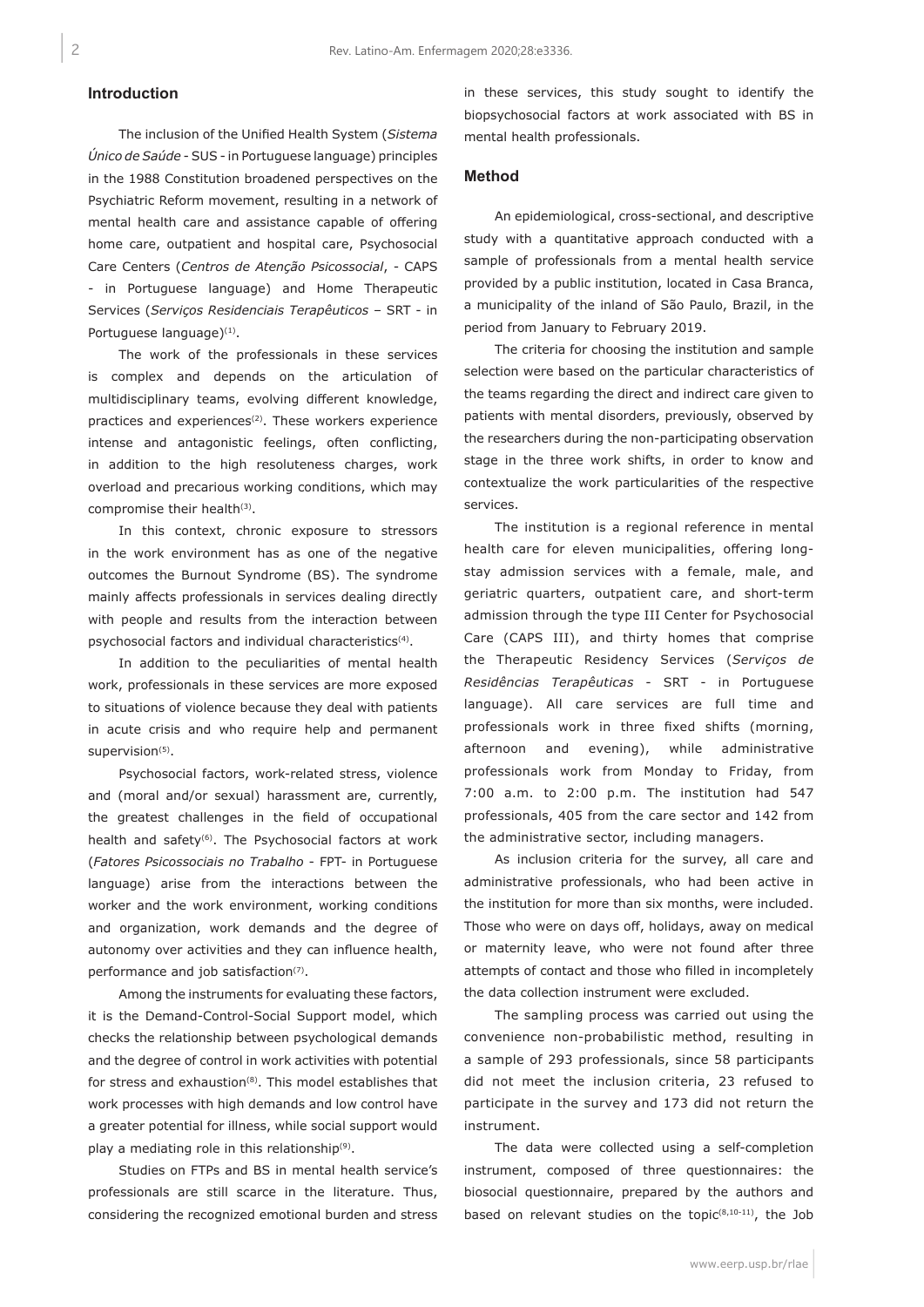Stress Scale (JSS), a short version of the Demand and Control model and the Maslach Burnout Inventory - Human Services Survey (MBI-HSS). The instrument was pre-tested by the researchers in a group of ten professionals from different shifts.

The biosocial questionnaire was composed of 27 multiple-choice questions on gender, marital status, age, race/color, disabilities, dependents, schooling, place and sector of work, position/function, working time in this institution and in the current position, working hours, shifts, overtime, the occurrence of harms to health (accidents and occupational illness) and moral and/or sexual harassment, use of psychotropic, alcohol and other drugs, satisfaction with the work, the institution, the manager and coworkers, and what this employee, would possibly, change in this service.

Questions about position/function, accidents at work, and work-related illnesses were semi-open so that participants could report their answers. In order to evaluate the perception of satisfaction, we chose not to apply specific instruments, because they do not match the objectives of the research. The participants should mark zero, five, or ten for low, moderate, and high satisfaction respectively. In addition, on the question of suggested changes, participants could point out more than one alternative and, also, describe other changes that were not listed by the researchers.

The MBI-HSS is a three-dimensional questionnaire intended for health professionals<sup>(12)</sup>, translated into and validated for Portuguese $(11)$ , consisting of 22 multiple-choice questions, 9 concerning the dimension of emotional exhaustion (EE), 5 concerning depersonalization (DE) and 8 concerning low personal fulfillment (PF) $(11-12)$ . Responses vary according to their frequency of occurrence and to each one, the following points are assigned: "never", gets zero, "a few times a year", 1 point, "a few times a month", 2 points, "a few times a week", 3 points, and "daily", 4 points. At the end of the sum of each dimension, the score is estimated by calculating the quartiles<sup> $(11)$ </sup>. Cases with high EE and DE and low PF, concomitantly are considered as indicative of Burnout(11-12)*.*

The Job Stress Scale (JSS) or "Swedish Demand-Control-Social-Support Scale" is a three-dimensional Likert-type scale that assesses psychosocial factors and risk of stress in work activities<sup>(8,13)</sup>, translated into and validated for Portuguese<sup>(8)</sup>, composed of 17 questions, of which 5 are about psychological demand, 6 about task control and 6 about social support. For the demand and control dimensions, the responses vary according to the frequency of occurrence, and the

following points are assigned to each one: "often", 4 points, "sometimes", 3 points, "rarely" gets 2 points, and "never/almost never", 1 point. In the social support dimension, for the statement "I totally agree", 4 points are given, "I agree more than I disagree", 3 points, "I disagree more than I agree", 2 points, and "I totally disagree", 1 point. At the end of the sum of the three dimensions, the median is calculated; this analysis allows working conditions to be classified in the quadrants of the model: active work, passive work, low demand work, and high demand work $(8)$ .

The collected data were analyzed by means of descriptive statistics and presented in the form of frequency tables with absolute (n) and percentage (%) values. All independent variables were tested, both for the occurrence of BS and for comparison between sectors. The Chi-squared test was used for comparison between the sectors and, for the Odds Ratio estimate for the occurrence of Burnout*,* the simple and multiple Logistic Regression analyses, adjusted by stepwise selection criteria, were used. The Statistical Analysis System (SAS) program, version 9.4, was used.

All ethical principles of research with human beings were respected and the study was submitted to and approved by the local Ethics Research Committee (CEP), under the following opinion CAAE No.: 93599118.0.0000.5404, on September 26th, 2018.

#### **Results**

In this study, there was a predominance of female workers (64.8%), aged 45 years old or older (66.3%), who had a partner (62.5%), children (59.4%) and no dependents (74.7%). There were no differences between the percentages of participants with basic education level (Elementary and Secondary - 50.9%) and higher education level (Higher and Graduation - 49.1%).

Most of the participants (87.4%) worked in the long-term service, in care activities, distributed among the positions of auxiliary and nursing technician (150), nurse (13), doctor (5), dentist (1), health and therapeutic function assistant (16) and health care technical agents (psychologist, social worker, occupational therapist, physiotherapist, pharmacist and pharmacy technician).

Among those who performed exclusively administrative activities (29.7%), 12 held the posts of health officers, seven administrative officers, eight chief of health, and two health directors. Some other 55 professionals in the function of general services assistant, worked in the laundry, kitchen,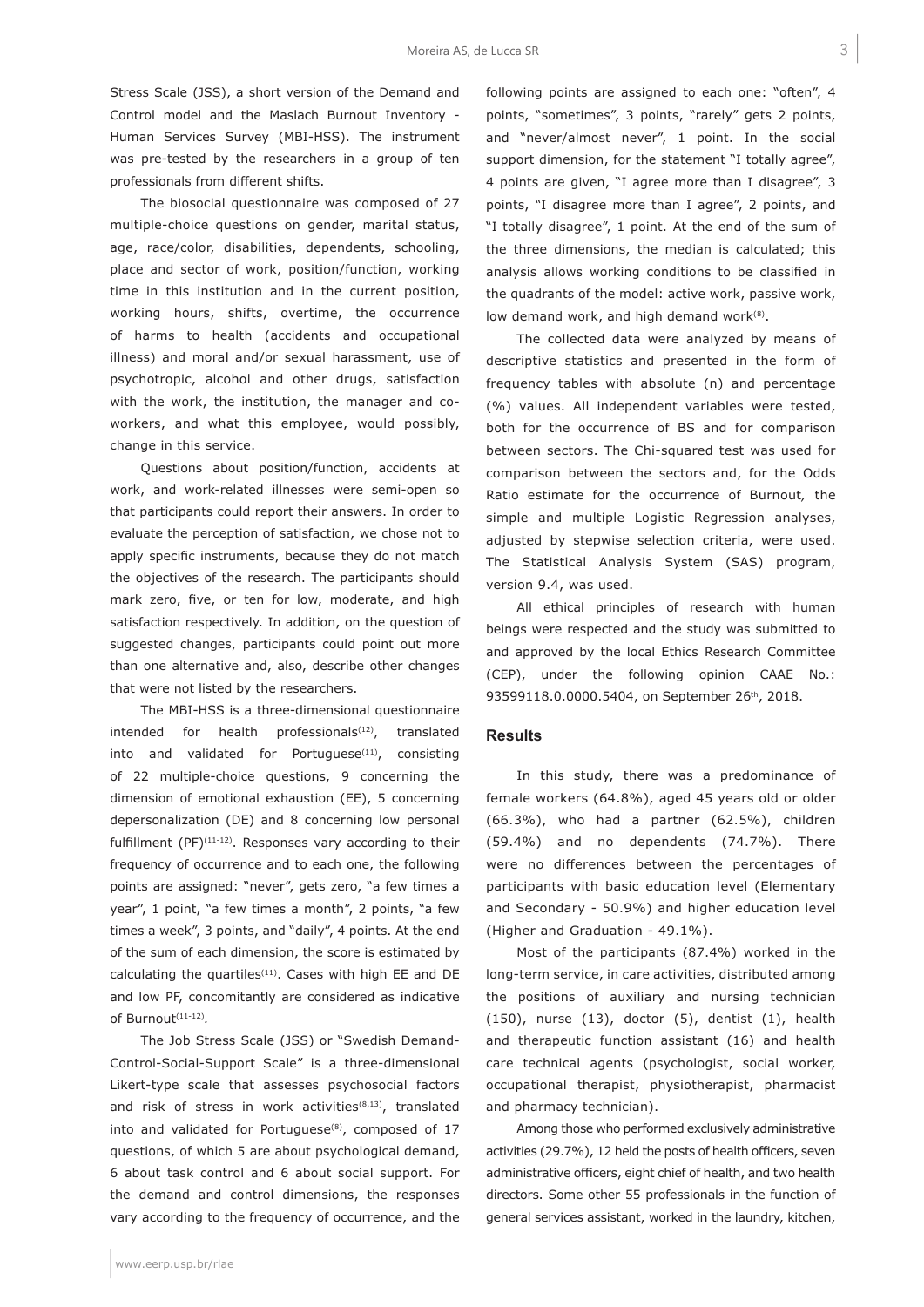janitorial, warehouse, electric maintenance, agriculture/ gardening, and three drivers.

There was a predominance of professionals working in the morning (60.8%), due to the working hours of both (care and administrative) sectors, with working hours of up to 30 hours *per* week (91.8%). The professionals who worked overtime, mostly, worked in the night shift. About one third of the participants reported having a second job.

The alcohol consumption was self-reported by 58% of the subjects and 28% reported the use of psychotropic and illicit drugs. Regarding work-related diseases, 53 professionals reported the occurrence of Musculoskeletal System diseases and 33 participants reported Mental and Behavioral Disorders. Among the professionals in the assistance, moral and/

or sexual harassment was reported by 32% of the participants.

As for job satisfaction, 48% of the participants were satisfied with their co-workers and management, while 62.4% expressed a moderate satisfaction degree with the institution.

Among the factors of dissatisfaction, the subjects reported the lack of career planning, bonuses and awards, inadequate ergonomic conditions and difficulties in relationships between team members.

Regarding the psychosocial factors, considering the means and medians obtained in the psychological demands and control dimensions, it was possible to classify and distribute the work activities in the Demand-Control model, as described in Figure 1.



Figure 1 - Distribution of the workers (n=293) according to the Demand-Control-Social Support Model. Casa Branca, SP, Brazil, 2019

The data in Figure 1 showed that 33.8% of the participants worked in activities with low demands and control and low social support (passive work). In relation to the administrative workers, 27.6% performed high-wear work activities, 26.4% passive work, 25.3% active work, and 20.7% low-wear work. On the other hand, of the care professionals, 36.9% carry out passive work activities, 28.1% low-wear work, 23.3% highwear work, and 11.7% active work. Social support was

more prevalent among administrative workers (62%), compared to care workers (42.2%). The "psychological demands" ( $p=0.004$ ) and "social support" ( $p=0.001$ ) dimensions showed statistical associations between the sectors wherein these professionals were inserted.

The MBI descriptive analysis, obtained through the quartile distribution, showed that most workers in these mental health services had moderate EE, low DE, and moderate PF, as described in Table 1.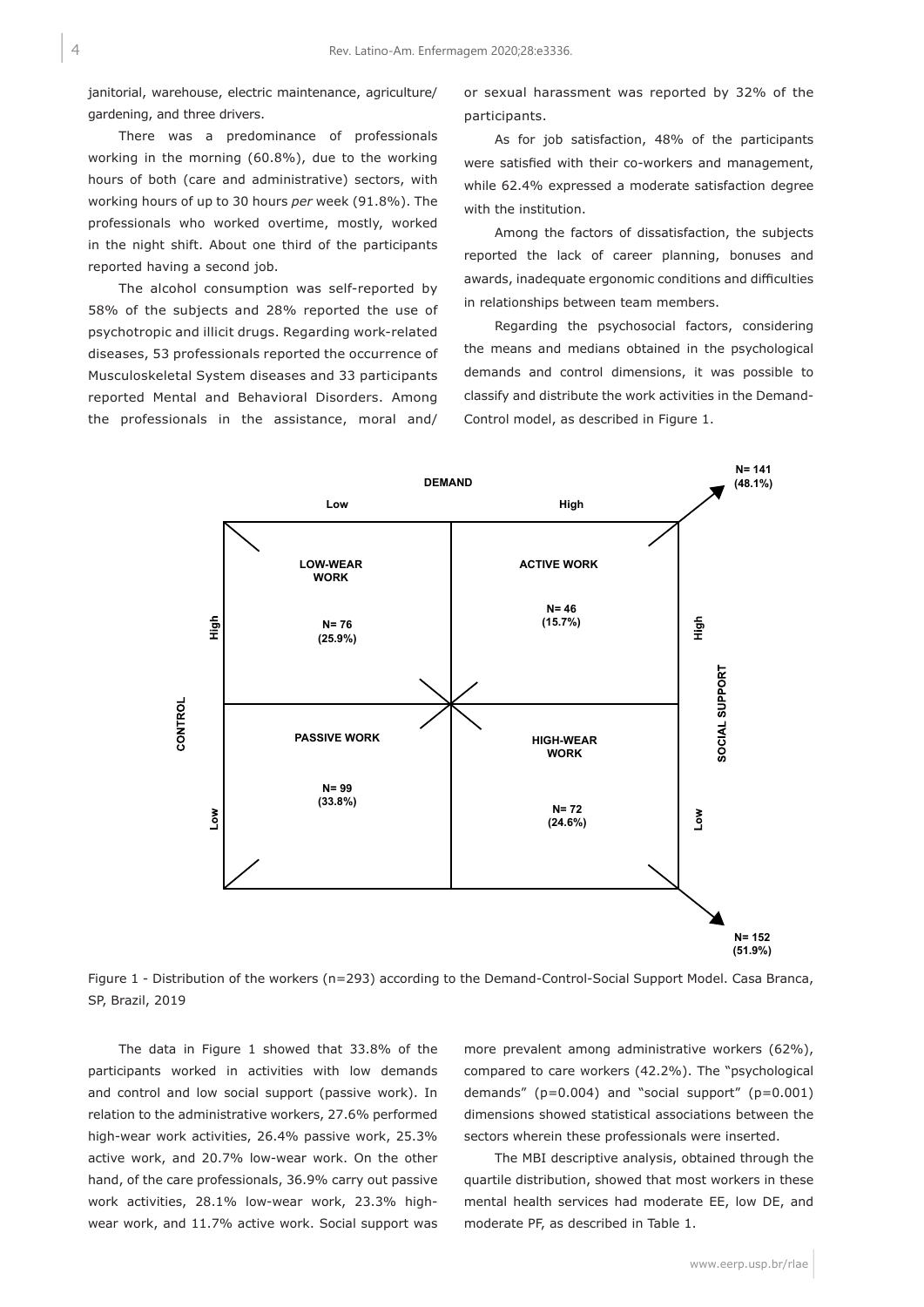Table 1 - Distribution of the workers' frequency (n=293) according to the cut-off points of the MBI- HSS dimensions' quartiles. Casa Branca, SP, Brazil, 2019 (n=293)

| <b>Dimension</b>          | <b>Cut-off points</b> | N   | (%)   |  |
|---------------------------|-----------------------|-----|-------|--|
| Emotional Exhaustion (EE) |                       |     |       |  |
| - Low                     | $\leq 7$              | 74  | 25.26 |  |
| - Moderate                | $8 - 19$              | 141 | 48.12 |  |
| - High                    | $\geq 20$             | 78  | 26.62 |  |
| Depersonalization (DE)    |                       |     |       |  |
| - Low                     | $= 0$                 | 140 | 47.78 |  |
| - Moderate                | $1 - 4$               | 68  | 23.21 |  |
| - High                    | $\geq 5$              | 85  | 29.01 |  |
| Personal Fulfillment (PF) |                       |     |       |  |
| - Low                     | $\leq 23$             | 88  | 30.03 |  |
| - Moderate                | $24 - 30$             | 119 | 40.61 |  |
| - High                    | $\geq 31$             | 86  | 29.35 |  |

The prevalence of BS among the professionals who presented, concomitantly, high EE, high DE, and low PF was 7% (20 professionals), with predominance among the care workers ( $p=0.039$ ), in the function of nursing assistants (p=0.039).

It was verified that most administrative workers had moderate EE and low PF. The percentages of these professionals with low (40.2%) and high (39%) depersonalization were very close. Among the care professionals, the majority had moderate EE and PF and low DE. Only the EE dimension did not show a statistical difference between sectors (DE: p=0.046; PF: p=0.003).

The study variables associated with the Burnout Syndrome  $(p<0.05)$  and with the respective odds ratio for the illness of these mental health service professionals are described in Table 2.

|  |  |  | Table 2 - Gross Odds Ratio of the Burnout Syndrome in mental health professionals (n=293) according to biosocial |  |  |
|--|--|--|------------------------------------------------------------------------------------------------------------------|--|--|
|  |  |  | and work characteristics and the psychosocial factors at work. Casa Branca, SP, Brazil, 2019                     |  |  |

| Variable                                                                               | Category                                             | p-value                          | <b>OR</b>                     | 95% Confidence Interval                              |  |
|----------------------------------------------------------------------------------------|------------------------------------------------------|----------------------------------|-------------------------------|------------------------------------------------------|--|
| Schooling                                                                              | Elementary and High x Higher                         | 0.044                            | 2.92                          | 1.02; 8.34                                           |  |
| Use of psychotropic drug                                                               | Yes x No                                             | 0.028                            | 2.79                          | 1.16; 6.98                                           |  |
| Time in the sector                                                                     | $\leq$ 5 years x $>$ 5 years                         | 0.028                            | 3.02                          | 1.12; 8.09                                           |  |
| Accident at work: Aggression                                                           | Yes x No                                             | 0.029                            | 2.96                          | 1.11; 7.85                                           |  |
| Satisfaction in relation to:<br>- Work<br>- Institution<br>- Co-worker<br>- Management | High x Low<br>High x Low<br>High x Low<br>High x Low | 0.010<br>0.038<br>0.043<br>0.007 | 5.00<br>3.16<br>4.76<br>12.00 | 1.46: 17.09<br>1.06; 9.41<br>1.04:21.7<br>3.07;46.88 |  |
| Desire for changes: Management profile                                                 | Yes x No                                             | 0.045                            | 2.56                          | 1.01; 6.46                                           |  |
| Control                                                                                | Greater x Minor                                      | 0.009                            | 7.05                          | 1.60; 31.01                                          |  |
| Social Support                                                                         | Greater x Minor                                      | 0.014                            | 4.02                          | 1.31; 12.36                                          |  |

The multiple analysis confirmed the association of the following variables: schooling [OR=5.50; 95% CI (1.29; 23.33)], work sector [OR=18.37; 95% CI (3.85;87.48)], use of de psychotropic [OR=5.21; 95% CI (1.38; 19.98)], satisfaction with the management [OR=40.46; 95% CI (5.63; 29.05)] and control over work activities [OR=11.71; 95% CI (2.50; 11.2)].

For the analysis of the association of the JSS and MBI scales' dimensions, the low demand, high control and high social support variables were used as a reference. Table 3 describes such associations and the gross odds ratios for the occurrence of high EE, high DE, and low PF.

In the multiple analysis, there has been association between high DE and work demand [OR=3.43; 95% CI (1.87; 6.30)], while low PF was associated with control [OR=2.34; 95% CI (1.17; 4.67)] and social support [OR=2.77; 95% CI (1.40; 5.46)].

Figure 2 illustrates the distribution of the number of professionals with Burnout in the respective quadrants of the Demand-Control-Social Support model.

Table 3 - Gross Odds Ratio between the dimensions from the stress scale at work with high Emotional Exhaustion (EE), high Depersonalization (DE), and low Personal Fulfilment (PF). Casa Branca, SP, Brazil, 2019

| <b>Dimension</b> | <b>High Emotional Exhaustion (EE)</b> |                 |                         |  |  |  |
|------------------|---------------------------------------|-----------------|-------------------------|--|--|--|
|                  | p-value                               | <b>Gross OR</b> | 95% Confidence Interval |  |  |  |
| Demand           | 0.001                                 | 10 22           | 4.64; 22.52             |  |  |  |
| Control          | 0.037                                 | 2.01            | 1.04:3.14               |  |  |  |
| Social Support   | 0.001                                 | 4.43            | 2.24; 8.76              |  |  |  |
|                  | <b>High Depersonalization (DE)</b>    |                 |                         |  |  |  |
|                  | p-value                               | <b>Gross OR</b> | 95% Confidence Interval |  |  |  |
| Demand           | 0.002                                 | 3.24            | 1.84: 5.70              |  |  |  |
| Control          | 0.793                                 | 1.14            | 0.66; 1.99              |  |  |  |
| Social Support   | 0.407                                 | 1.41            | 0.82; 2.43              |  |  |  |
|                  | Low Personal Fulfillment (PF)         |                 |                         |  |  |  |
|                  | p-value                               | Gross OR        | 95% Confidence Interval |  |  |  |
| Demand           | 0.044                                 | 2.18            | 1.78; 4.04              |  |  |  |
| Control          | 0.006<br>0.022                        | 1.90<br>2.34    | 1.01; 3.57              |  |  |  |
| Social Support   | 0.035                                 | 2.20            | 1.02: 4.04              |  |  |  |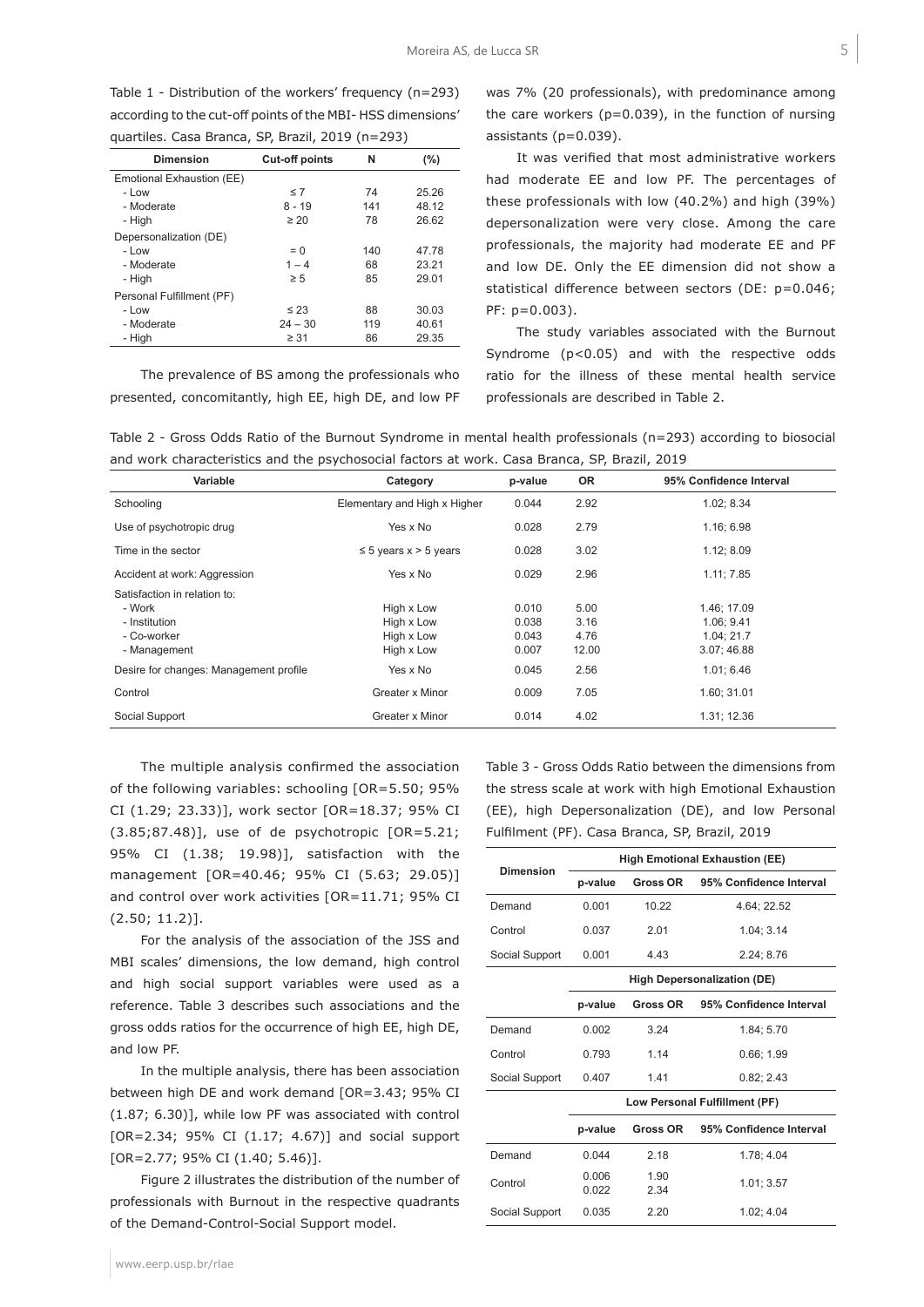

Figure 2 - Distribution of the number of professionals (n=293) with Burnout Syndrome according to the classification of work and based on the Demand-Control-Social Support model. Casa Branca, SP, Brazil, 2019

#### **Discussion**

Identifying the main psychosocial factors that trigger stress at work among mental health professionals is crucial to understand the stress and BS triggers in these services since the diagnosis of the situation can help in the development of strategies to promote and protect workers' health in the context of work organization.

Although there is no consensus in the literature on the interpretation of results for determining the prevalence of the Burnout Syndrome, which varies between 5.0 and 55.3%, depending on the analysis criteria adopted, a percentage of 7% was observed in this population, proportional to that found in studies with health professional<sup>(14)</sup>.

In the isolated analysis of the dimensions, 26.6% of the participants presented high emotional exhaustion, 29.0% high depersonalization and 30% low professional fulfillment. These results were similar to other studies that resulted in the prevalence of high emotional exhaustion between 17.2% and 53.3%; high depersonalization (DE) between 17.8% and 93.7% and low personal fulfillment (PF) between 18.8% and 93.7%(14).

Biosocial characteristics do not always show an association with the three dimensions that conceptualize the BS, but they may present association with some dimension. Research with professionals from a psychiatric hospital in Australia showed that Burnout was associated with gender (female vulnerability), age (under 45), and sector of work (contact with the patient)(15-16). In fact, the care process peculiar aspects contribute to the feminization of some occupations and professions, as observed in the health sector $(15)$ .

The low turnover and stability of professionals in the public mental health institution surveyed may justify the higher prevalence of the syndrome among those over 45 years old found in this study.

As evidenced by other authors, the shorter time in the sector was another factor associated with Burnout. Workers with less time in the institution or sector are more likely to develop the syndrome due to the difficulties of insertion into the group, feeling of insecurity, job instability associated with the need for acceptance<sup>(17)</sup>. Workers at the beginning of their career are more likely to manifest the syndrome because they perceive higher the interpersonal demands at work $(18)$ .

The relationship between Burnout Syndrome and psychic diseases is controversial, but researchers consider the syndrome as a risk factor for the consumption of antidepressants $(19)$ . This study showed an association between the consumption of psychotropic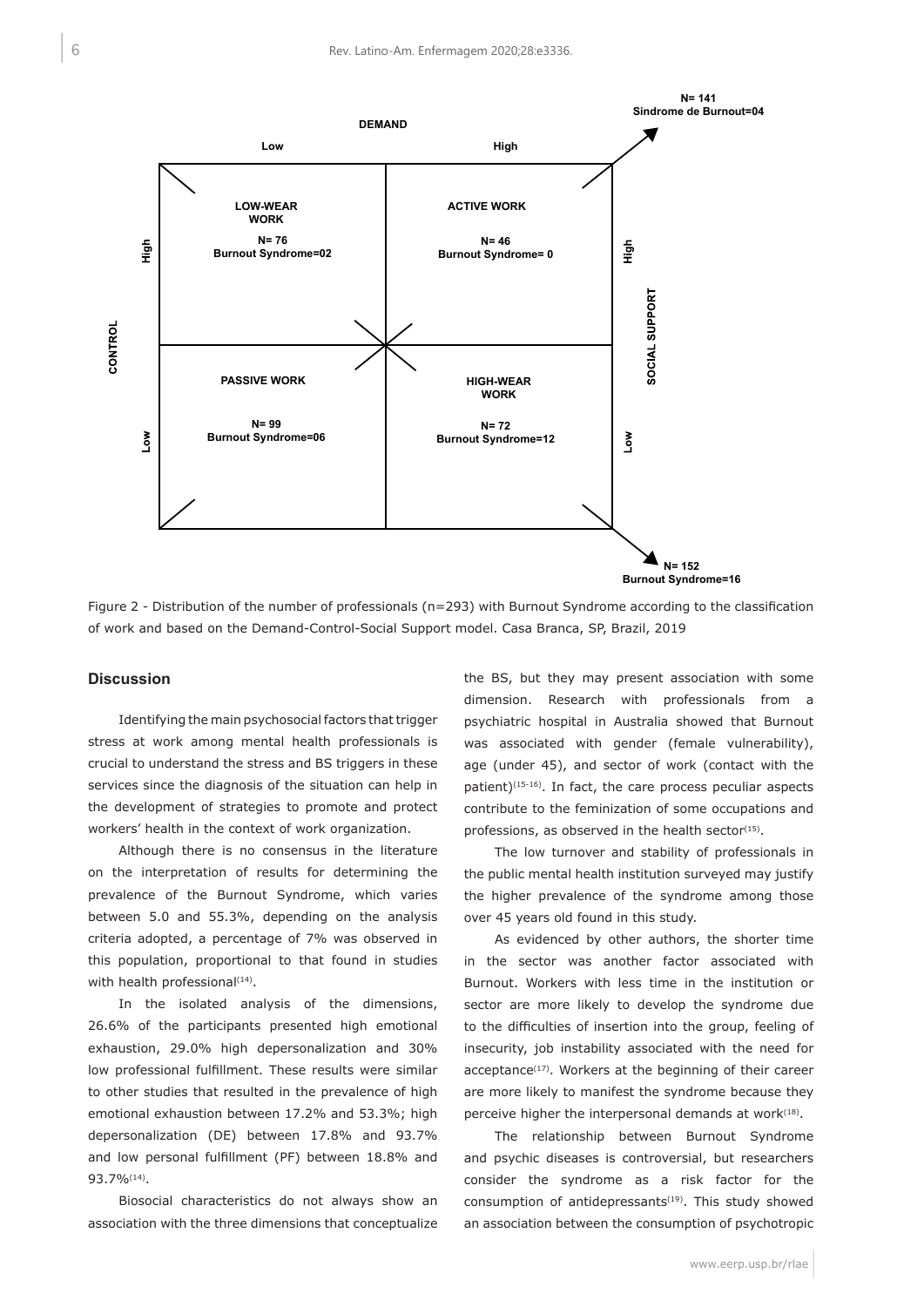drugs and professional exhaustion, while having mental and behavioral disorders resulting from work was associated with high emotional exhaustion<sup>(20)</sup>.

Professionals who suffer physical aggression from patients are more vulnerable to emotional exhaustion and also to BS(21). In addition to professional exhaustion, professionals who have already suffered aggression also have greater dissatisfaction, work overload and low commitment, in addition to increasing work turnover $(22)$ .

The association between job satisfaction and Burnout is scientifically proven and it suggests that both low satisfaction can cause work exhaustion and as burnout can be the cause of dissatisfaction<sup> $(23-24)$ </sup>. In this study, the low satisfaction or indifference of professionals in relation to the institution, the work, the co-workers and the management proved to be associated with BS and some of its dimensions.

Professionals with worse Burnout psychic symptoms have lower job satisfaction, specially, the younger ones(24). A survey showed that multi-professional teams in a psychiatric hospital were dissatisfied with the lack of autonomy and participation in decision-making within the service regarding financial issues and benefits, and were moderately overloaded<sup>(25)</sup>.

Dissatisfaction with management, with the lack of professional growth and benefits can increase symptoms of emotional exhaustion, depersonalization and, consequently, of Burnout<sup>(25-27)</sup>. These factors also presented an association with the syndrome, resembling a study with psychiatric professionals in Greece<sup>(27)</sup>.

It is evident that each job has its own characteristics and that each worker understands these factors in a subjective way, and it is this perception that modulates the levels of Burnout<sup>(26)</sup>.

The types of tasks influence the worker's perception of physical and psychological demands and of the work process, with direct patient care being recognized as the most demanding in health services and may be perceived as rewarding or not. The task of dealing with documents, on the other hand, is less rewarding, although professionals recognize it as a work of less demand and greater control<sup>(28)</sup>.

High work demands, low control over the work process and lack of social support significantly influence satisfaction<sup>(21,29-30)</sup>. A study on the interaction of the psychosocial factors with the Burnout dimensions showed that the psychological demand was the one most related to emotional exhaustion, while control over the work process was more associated with depersonalization and personal fulfillment(31). Besides, the authors also found that the interaction between demand, control and social support was significant for the occurrence of emotional exhaustion and depersonalization<sup>(31)</sup>.

The predominance of BS among professionals who perform high-wear activities coincides with those of other researches, which shows that Burnout is related to the lack of autonomy, high workloads, the performance of multiple functions and low social support<sup>(32-33)</sup>. Other studies indicate that both high psychological demands at work and low control over work activities are often associated with Burnout; however, over time, high demands seem to be more associated with the syndrome than with low control over the work process $(34)$ .

Emotional exhaustion is the dimension of professional exhaustion most strongly influenced by work psychosocial factors and the work demand is the dimension of stress most related to this factor<sup>(26,35-36)</sup>. The associations between emotional exhaustion, work demand, and low satisfaction suggest that the worker with high exhaustion tends to perceive higher psychological demand and fatigue(37). The data observed among administrative professionals in this study are similar to such statement. However, although there is a difference between the levels of work demands and of Burnout*,* between the care and administrative sectors, the severity of these factors differ little, even when health professionals tend to report a greater workload $(37)$ .

Research on the relationship between work demands and low personal fulfillment is still scarce<sup>(38)</sup>; however, in the aforementioned survey, there was an association between them, with the odds ratio estimated at 1.53.

Studies performed to estimate Burnout risk, due to exposure to psychosocial factors at work showed that, besides the low control being associated with the syndrome, the chances of having high emotional exhaustion in these situations were  $1.63^{(38)}$ , similar to the data obtained in this research.

Autonomy is considered a mediator of psychological wear<sup>(39)</sup>. The lower the control over the work process, the greater the emotional exhaustion, independently from the work load<sup>(22)</sup>, that is, having more control over the work protects the worker from exhaustion.

Some studies indicate that low control and low social support increase the chances of having BS<sup>(5,21,31,36)</sup>. However, acting only on these factors may not diminish the chances of illness, because it is not enough just to improve social interaction at work and promote greater autonomy; it is necessary, fundamentally, to reduce the high psychological demands to which these professionals are subjected for the effective reduction in the work environment<sup>(40)</sup>.

We observe that the worker exposed to high-wear situations does not always have greater exhaustion since the three dimensions of the syndrome relate differently to the main psychosocial factors (demand,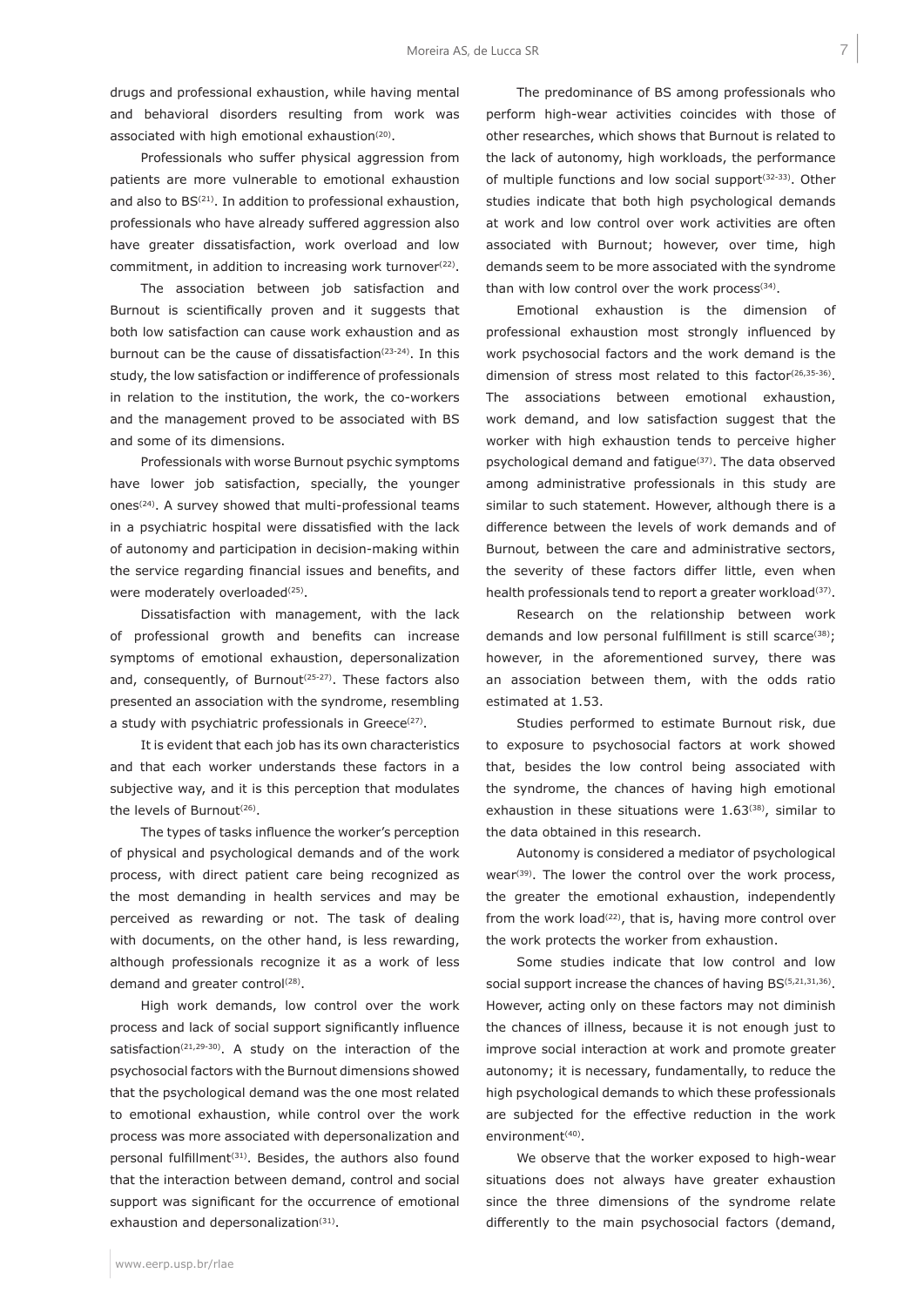control, and social support)<sup>(36)</sup>. Another study also found an association of the emotional exhaustion and personal fulfillment dimensions with all the psychosocial dimensions, as well as the association of depersonalization with the psychological demand and social support dimensions<sup>(41)</sup>.

Most studies found no association between low social support and depersonalization, but we believe that high social support reduces the chances of manifesting such a dimension $(38)$ .

Professionals in active working conditions and high social support prove to be more personally fulfilled than those in the same working conditions, despite the low social support<sup> $(36)$ </sup>. Among the workers in this study, it was observed that the administrative professionals had greater social support while care workers reported low support. This situation suggests that in the care sector there were more interpersonal problems than in the administrative sector, reinforcing the idea that the profile of the management, colleagues and work organization reflects on the quality of social support and increases the chances of having BS.

The distribution of workers in this study regarding the type of work, considering the level of psychological demand and control over the work process, was equivalent to a study on the evaluation of occupational stress in care and administrative workers at a university. Both showed that most workers were exposed to low demand and low control situations, configuring it passive work, followed by low-wear work<sup>(42)</sup>.

As already observed in another research $(43)$ , both care and administrative sectors can be classified as passive work. The prevalence of mental health service's care workers in the passive work scenario can be explained by the fact that most of them are nursing auxiliaries and technicians, not performing managerial functions, which supposedly offer greater control over the work process<sup>(44)</sup>.

A survey pointed out the predominance of technical-administrative workers in situations of passive work, followed by low demand work, high demand work, and active work $(45)$ . In this study, the predominance of Burnout has occurred in high-wear situations. This divergence between research may be associated with distinct institutional characteristics since one occurred in a university and the other in a public mental health care institution. However, the social support factor presented a similar distribution in both pieces of research and the technical-administrative professionals received high social support<sup>(45)</sup>.

The predominance of care professionals in work situations is common in the literature<sup>(46)</sup>, although there is evidence that these workers may also be exposed to low-wear situations<sup>(40,47)</sup> and active work<sup>(48)</sup>. However,

the percentage of workers exposed to high wear between the studies were similar(40,46-48).

In this survey, two professionals who performed managerial functions fell ill in a situation of low wear, results similar to those of a survey with health managers, in which a great concentration of these professionals was observed in these same work situations<sup>(44)</sup>.

Passive work is considered the second biggest cause of illness, because in these situations the professional may manifest disinterest in the work and lose skills<sup>(46)</sup>. As well as in another study, this research also found cases of Burnout in care professionals exposed to passive work<sup>(48)</sup>. Social support serves as a buffer against illness in passive work situations since, working in situations of low control and low demand, but receiving support, reduces the chances of having BS<sup>(47)</sup>.

Exposure to high-wear work associated with low social support can result in high exhaustion<sup> $(31)$ </sup>. Unlike this study, some researchers found a higher prevalence of nurses in situations of low control and high demands arising from work in intensive care units $(49)$ .

On the other hand, the highest prevalence of BS in mental health service workers was in high-wear work situations, similar to other studies that also related professional burnout to high-wear activities<sup>(48-49)</sup>.

Thus, this reinforces the need to implement permanent strategies for identifying psychosocial factors to reduce work stress, in order to minimize the risk of professional burnout, to avoid new cases and the worsening of the sick who continue working<sup>(50)</sup>.

The study was unprecedented in Brazil since it took place in a public mental health institution, provider of several services (long-term admission, CAPS III and SRT), covering multiple (administrative and care) sectors and positions. Also, this research contributed to better describe the relationships in the subgroups investigated with the Burnout Syndrome and the psychosocial factors with the potential to trigger stress at work.

In cross-sectional studies, data on exposure and outcome are collected simultaneously, which makes inferences on causality impossible, although there is significant evidence to support such association. Since this is a convenience sample and considering the heterogeneity of this population, the results of this study present limitations regarding its potential for generalization and comparison, due to the peculiarities of each institution and biopsychosocial and occupational factors. In addition, the representativeness of the sample and the high non-response rate (non-response bias) may overestimate or underestimate the results. Other probable limitations were the memory bias due to the instrument's self-reporting and the healthy worker bias, common in this type of research.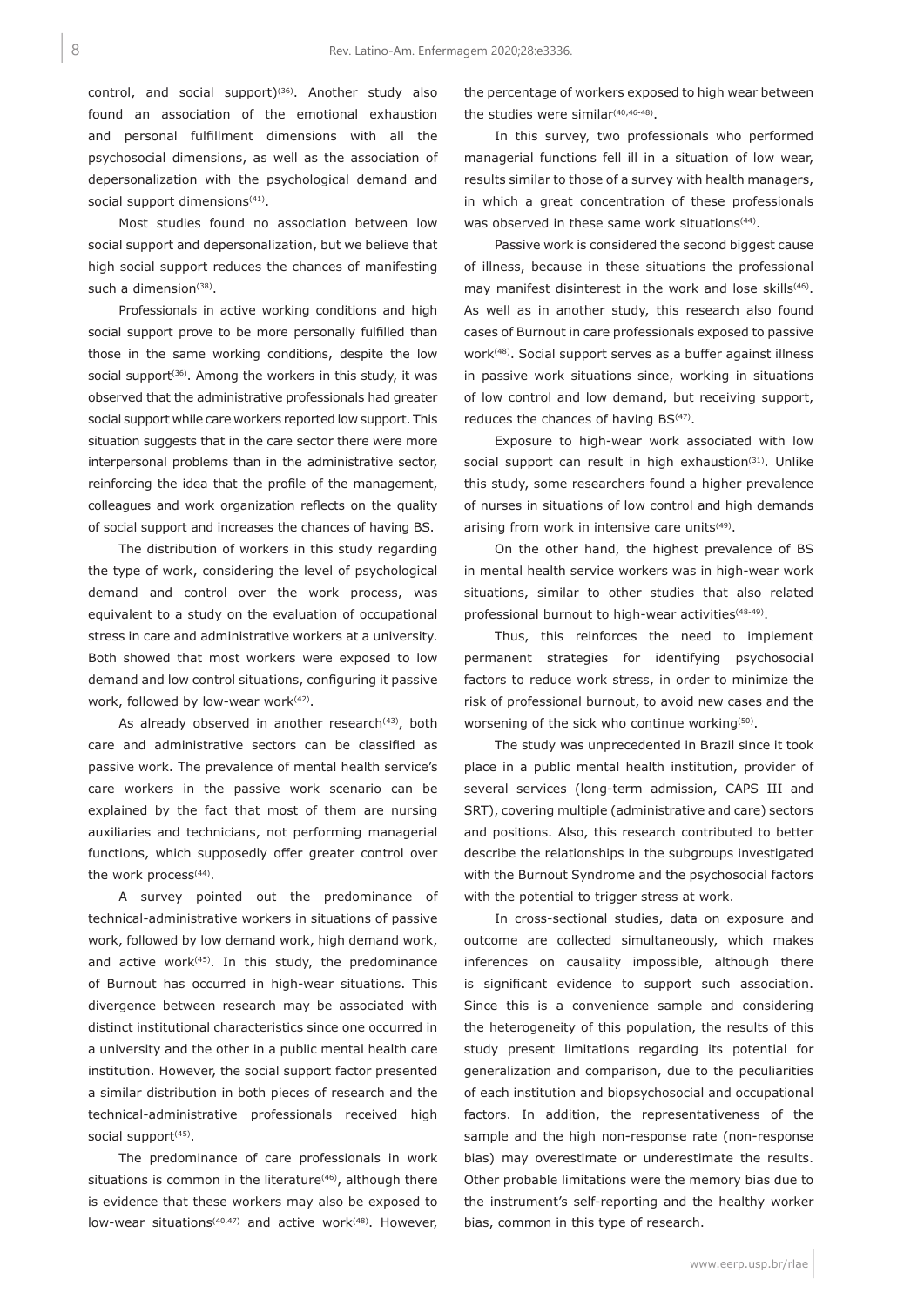## **Conclusion**

The present study identified a 7% prevalence of the Burnout Syndrome among mental health service professionals, mainly among female nursing professionals (auxiliaries and technicians), older than 45 years of age, and with less time working in the institution and in the sector.

There were associations of the syndrome with the work sector, the use of psychotropic drugs, low satisfaction with the manager, and low control at work. Most of the Burnout cases ran among the professionals in work situations called high-wear work, characterized by high work demand and low autonomy.

The work activities with high psychological demands and low control over the tasks were the main psychosocial factors associated with the Burnout Syndrome. Thus, more detailed studies are needed, with a deepening of individual and organizational factors, to develop ways of working that make it possible to minimize the impacts on the health of workers in mental health services.

#### **Acknowledgments**

To all the professionals of the research institutions, especially Valmir and Juliana for their support and collaboration in the data collection phase.

#### **References**

1. Amarante P, Nunes MO. Psychiatric reform in the SUS and the struggle for a society without asylums. Ciênc Saúde Coletiva. 2018 June;23(6):2067-74. doi: https:// doi.org/10.1590/1413-81232018236.07082018

2. Prince M, Prina M, Guerchet M. Journey of Caring: An analysis of long-term care for dementia. World Alzheimer Report 2013. [Internet]. 2013 [cited Sept 15, 2019]. Available from: https://www.alz.co.uk/research/worldreport-2013

3. Vasconcellos VC, Azevedo C. Mental health work: professional's experiences facing the outcomes. Psicol Estudo. 2012 Oct-Dec;17(4):659-68. doi: http://dx.doi. org/10.1590/S1413-73722012000400012

4. Pêgo FPL, Pêgo DR. Burnout Syndrome. Rev Bras Med Trab. 2016 Nov;14(2):171-6. doi: http://dx.doi. org/10.5327/Z1679-443520162215

5. Paula GS, Oliveira EB, Silva AV, Souza SRC, Fabri JMG, Guerra OA. Work-related violence in psychiatry in the perception of nursing workers. Rev Eletr Saúde Mental Álcool Drogas. 2017 Jan;13(2):86-92. doi: http://dx.doi. org/10.11606/issn.1806-6976.v13i2p86-92

6. Leka S, Wassenhove WV, Jain A. Is psychosocial risk prevention possible? Deconstructing common presumptions. Safety Science. 2015 Apr;71:61-7. doi: http://dx.doi.org/10.1016/j.ssci.2014.03.014

7. International Labour Organization. Psychosocial factors at work: recognition and control. Report of the Joint ILO/ WHO Committee on Occupation Health. Ninth Session, Geneva, 18-24 Sept 1984. Geneva. [Internet]. 1986 [cited May 12, 2019]. Available from: https://www.who. int/occupational\_health/publications/ILO\_WHO\_1984\_ report\_of\_the\_joint\_committee.pdf

8. Alves MGM, Chor D, Faerstein E, Werneck GL, Lopes CS. Job strain and hypertension in women: Estudo Pró-Saúde (Pro- Health Study). Rev Saúde Pública. 2009 Apr;43(5):1-4. doi: http://dx.doi.org/10.1590/S0034- 89102009000500019

9. Bakker AR, Costa PL. Chronic job burnout and daily functioning: A theoretical analysis. Burnout Res. 2014 Apr;1:112-9. doi: http://dx.doi.org/10.1016/j. burn.2014.04.003

10. Zanatta AB, Lucca SR. Prevalence of Burnout syndrome in health professionals of an onco-hematological pediatric hospital. Rev Esc Enferm USP. 2015 Jan 12;49(2):253-60. doi: http://dx.doi.org/10.1590/S0080- 623420150000200010

11. Lautert L. Professional fatigue: empirical study with hospital nurses. Rev Gaucha Enferm. [Internet]. 1997 [cited May 10, 2019];18(2):133-44. Available from: https://seer.ufrgs.br/RevistaGauchadeEnfermagem/ article/view/4135/42822

12. Maslach C, Jackson SE, Leiter MP. Maslach Burnout Inventory. [Internet]. Palo Alto: Consulting Psychologists Press; 1996 [cited Ago 18, 2019]. Available from: https://www.researchgate.net/profile/Christina\_Maslach/ publication/277816643 The Maslach Burnout Inventory Manual/links/5574dbd708aeb6d8c01946d7.pdf

13. Griep RH, Rotenberg L, Vasconcellos AGG, Landsbergis P, Comaru CM, Alves MGM. The psychometric properties of demand-control and effortreward imbalance scales among Brazilian nurses. Int Arch Occup Environ Health. 2009;82(10):1163-72. doi: http://dx.doi.org/10.1007/ s00420-009-0460-3

14. Fávero B, Migott AMB. Labor nurses activity and the relationship with the burnout syndrome: integrative review. Enferm Bras. 2017 Oct;16(6):391-402. doi: http:// dx.doi.org/10.33233/eb.v16i6.1036

15. Schadenhifer P, Kundi M, Abrahamian H, Stummer H, Kautzky-Willer A. Influence of gender, working field and psychosocial factors on the vulnerability for burnout in mental hospital staff: results of an Austrian cross-sectional study. Scand J Caring Sci. 2018 Mar;32(1):335-45. doi: http://dx.doi.org/10.1111/scs.12467

16. Matos IB, Toassi RFC, Oliveira MC. Health Professions and Occupations and Feminization Process: Trends and Implications. Athenea Digital. [Internet].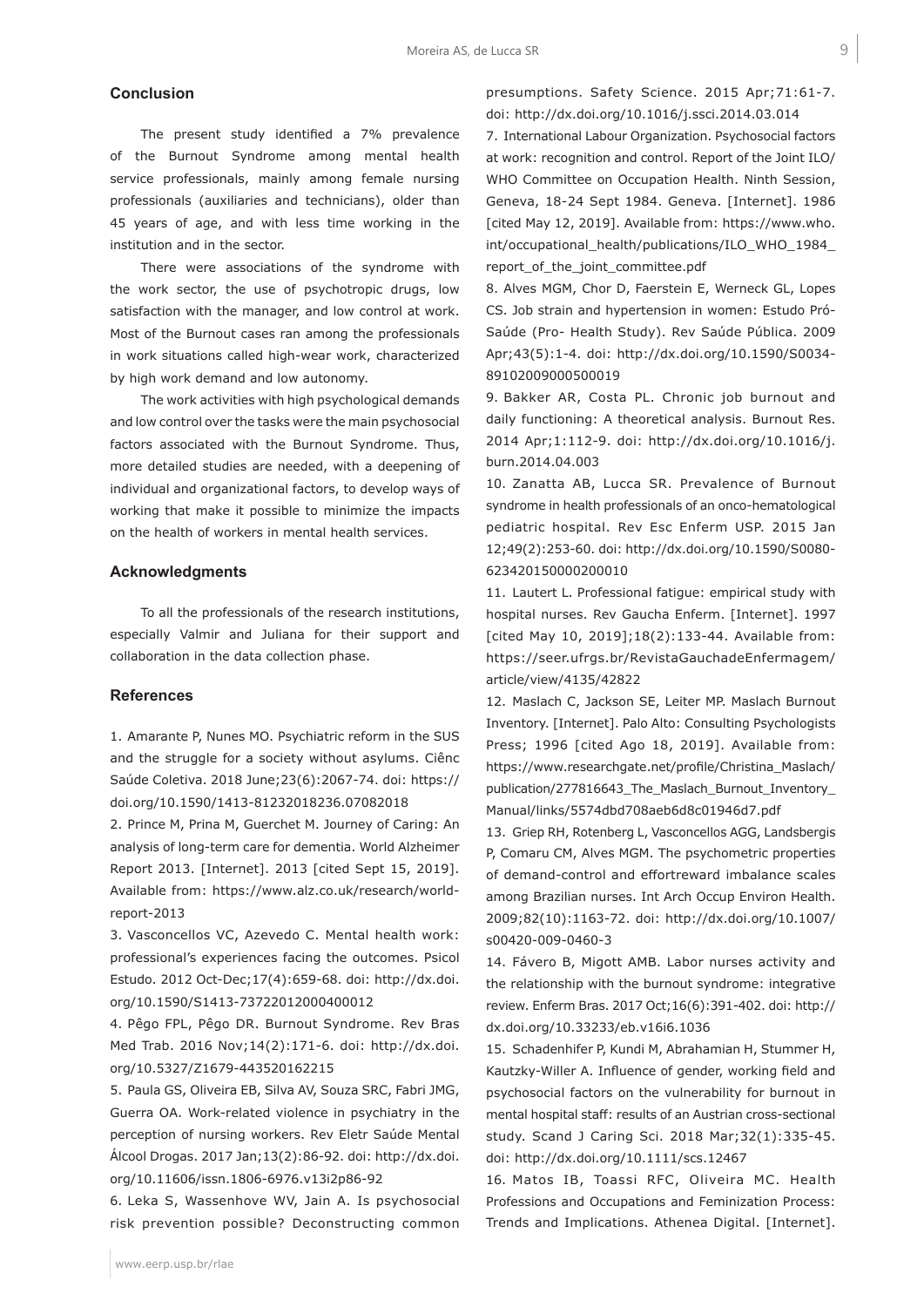2013 July [cited Oct 16, 2019];13(2):239-44. Available from: https://www.lume.ufrgs.br/bitstream/ handle/10183/118035/000894801.pdf?sequence=1

17. Trindade LL, Lautert L. Syndrome of Burnout among the workers of the Strategy of Health of the Family. Rev Esc Enferm USP. 2010 Jun;44(2):274-9. doi: http://dx.doi. org/10.1590/S0080-62342010000200005

18. Salmela-Aro K, Upadyaya K. Role of demandsresources in work engagement and burnout in different career stages. J Vocat Behav. 2018 Oct;108:190-200. doi: http://dx.doi.org/10.1016/j.jvb.2018.08.002

19. Madsen IEH, Lange T, Borritz M, Rugulies R. Burnout as a risk for antidepressant treatment- a repeated measure time-to-event analysis of 2,936 Danish human service workers. J Psychiatr Res. 2015 Jun;65:47-52. doi: http:// dx.doi.org/10.1016/j.jpsychires.2015.04.004

20. Santos AYR, Esquivel AD, Granillo JF, Sánchez JÁ, Alejo GC. Prevalence of burnout in health personnel in critical areas and its association with anxiety and depression. An Med (Mex). [Internet]. 2018 Nov [cited Sept 16, 2019];63(4):246-54. Available from: https:// www.medigraphic.com/pdfs/abc/bc-2018/bc184b.pdf

21. Choi BS, Kim JS, Lee DW, Paik JW, Lee BC, Lee JW, et al. Factors Associated with Emotional Exhaustion in South Korean Nurses: A Cross-Sectional Study. Psychiatry Investig. 2018 July;15(7):670-6. doi: http://dx.doi. org/10.30773/pi.2017.12.31

22. Portoghese I, Galleta M, Leiter MP, Cocco P, D'Aloja E, Campagna M. Fear of future violence at work and job burnout: A diary study on the role of psychological violence and job control. Burnout Res. 2017 Dec;7:36-46. doi: http://dx.doi.org/10.1016/j.burn.2017.11.003

23. Ferreira AP. Satisfaction, workload and stress among providers of a mental health services. Rev Bras Med Trab. [Internet]. 2015 Mar [cited Oct 18, 2019];13(2):91-9. Available from: http://files.bvs.br/ upload/S/1679-4435/2015/v13n2/a5236.pdf

24. Rozman M, Grinkevich A, Tominc P. Occupational Stress, Symptoms of Burnout in the Workplace and Work Satisfaction of the Age-diverse Employees. Organizacija. 2019 Feb;52:46-59. doi: http://dx.doi.org/10.2478/orga-2019-0005

25. Dias GC, Furegato ARF. Satisfaction in, and impact of work on, the multidisciplinar team in a psychiatric hospital. Rev Enferm UERJ. 2016;24(1):1-7. doi: http:// dx.doi.org/10.12957/reuerj.2016.8164

26. Montgomery A, Spânu F, Baban A, Panagopoulou E. Job demands, burnout, and engagement among nurses: A multilevel analysis of ORCAB data investigating the moderating effect of teamwork. Burnout Res. 2015 Sep;2(2-3):71-9. doi: http://dx.doi.org/10.1016/j. burn.2015.06.001

27. Konstantinou AK, Bonotis K, Sokratous M, Siokas V, Dardiotis E. Burnout Evaluation and Potential Predictors in a Greek Cohort of Mental Health Nurse. Arch Psychiatr Nurs. 2018 Jun;32(3):449-56. doi: http://dx.doi.org/10.1016/j. apnu.2018.01.002

28. Stahl ACF, Stahl C, Smith P. Longitudinal association between psychological demands and burnout for employees experiencing a high versus a low degree of job resources. BCM Public Health. 2018 July 25;18:915. doi: http:// dx.doi.org/10.1186/s12889-018-5778-x

29. Negussie N, Kaur G. The Effect of Job Demand-Control-Social Support Model on Nurses' Job Satisfaction in Specialized Teaching Hospitals, Ethiopia. Ethiop J Health Sci. 2016 July;26(4):311-20. doi: http://dx.doi. org/10.4314/ejhs.v26i4.3

30. Gerich J, Weber C. The Ambivalent Appraisal of Job Demands and the Moderating Role of Job Control and Social Support for Burnout and Job Satisfaction. Soc Indic Res. 2019 Oct 11. doi: http://dx.doi.org/10.1007/ s11205-019-02195-9

31. Pinto JK, Dawood S, Pinto MB. Project management and burnout: Implications of the Demand-Control-Support modelo on project-based work. Int J Proj Manag. 2014 May;32(4):578-89. doi: http://dx.doi.org/10.1016/j. ijproman.2013.09.003

32. Hadžibajramović E, Ahlborg G Jr, Grimby-Ekman A. Concurrent and lagged effects of psychosocial job stressors on symptoms of burnout. Int Arch Occup Environ Health. 2019 May;92(7):1013–21. doi: http://dx.doi.org/10.1007/ s00420-019-01437-0

33. Duan X, Ni X, Shi L, Zhang L, Ye Y, Mu H, et al. The impact of workplace violence on job satisfaction, job burnout, and turnover intention: the mediating role of social support. Health Qual Life Outcomes. 2019;17(1):93-103. doi: http://dx.doi.org/10.1186/ s12955-019-1164-3

34. Liao RW, Yeh ML, Lin KC, Wang KY. A Hierarchical Model of Occupational Burnout in Nurses Associated with Job-Induced Stress, Self-Concept, and Work Environment. J Nurs Res. 2019 Oct 17. doi: http://dx.doi.org/10.1097/ JNR.0000000000000348

35. Naceur A, Zriba N. Burnout and Coping in the Perspective of Job Demands-Control-Support Model among Nurses. Psychology. 2015 Nov;6:1841-9. doi: http:// dx.doi.org/10.4236/psych.2015.614180

36. Pisanti R, van der Doef M, Maes S, Meier LL, Lazzari D, Lazzari D, et al. How Changes in Psychosocial Job: Characteristics Impact Burnout in Nurses: A Longitudinal Analysis. Front Psychol. 2016 July;7:1082. doi: http:// dx.doi.org/10.3389/fpsyg.2016.01082

37. Castro JF, Zaragoza FM, Rovira T, Edo S, Puchol AS, Martín-del-Río B, et al. How does emotional exhaustion influence work stress? Relationships between stressor